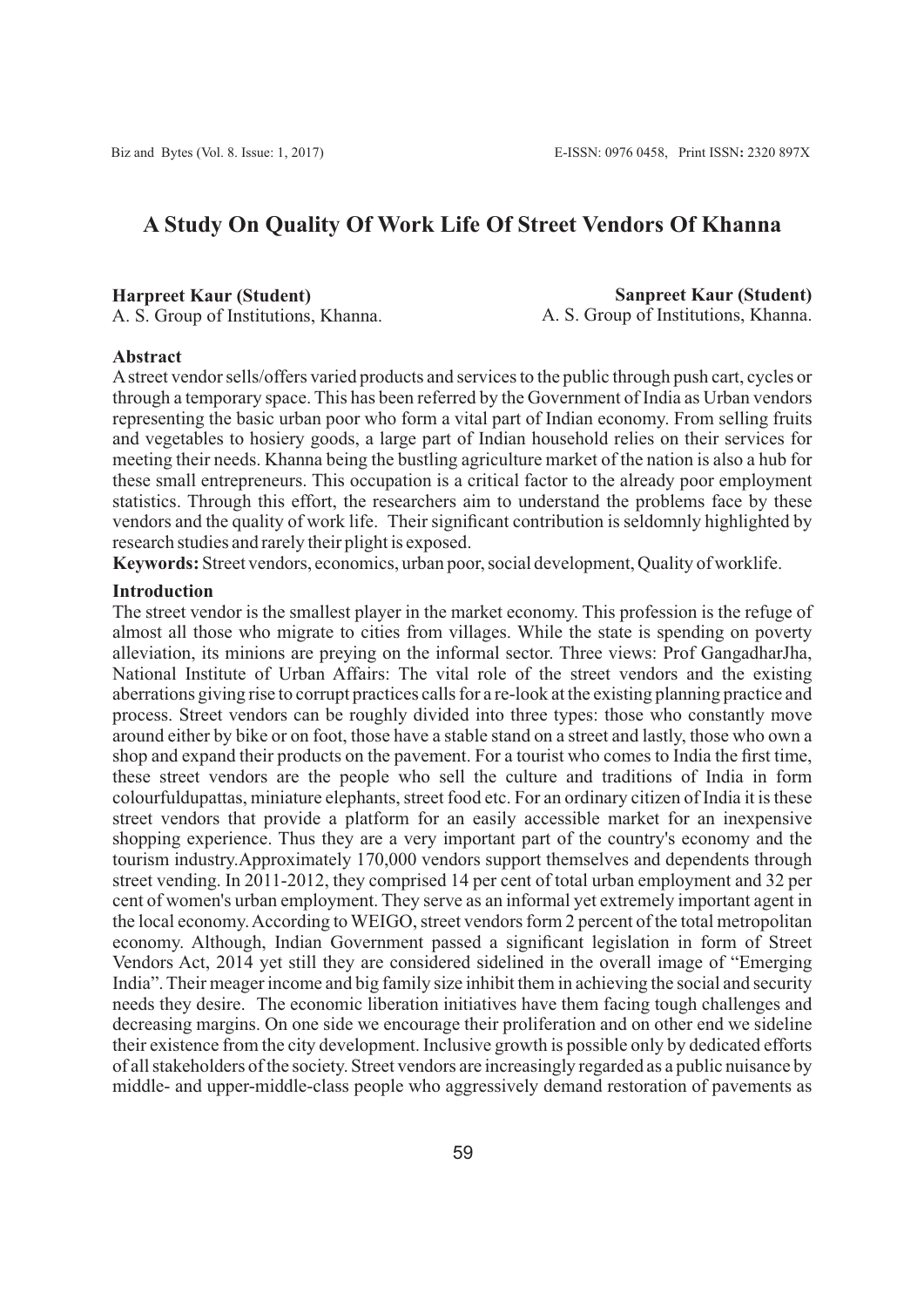public space when street vendors 'encroach' on them.It is illegal to trade on the footpaths without a licence. But the National Association of Street Vendors in India says very few licences are ever issued. Government officials and urban vehicle owners also consider street vendors to be a hindrance, claiming that they clutter the urban space and prevent the smooth flow of traffic. Vendors are accused of depriving pedestrians of their space, causing traffic jams and having links with criminal activities.

Largely, these researches focus on the street vendors and their demographics and therefore aim to identify the issues pertaining to their development. As the vision of great leaders is considered, economic development should not be at the cost of these leading to threat to the major fabric of social economy of the urban poor. If they exist only then the urban poor feel that they do have chance of having basic products suiting their requirements.Planned rehabilitated is a welcome step but the bustling marketplace of new migrants looking for sustenance cannot be fulfilled fully.

## **Objectives Of The Study**

The specific objectives of the study are:

1. To study about the quality of work life of street vendors.

2. To understand the problems faced by street vendors.

# **Research Methodology**

#### **Study Area**

The research paper is mainly based on primary data. Survey method is used for data collection and data is collected from Khanna. In order to achieve the targets of this research, a questionnaire has been prepared.

# **Sampling Technique**

In carrying out this study, random sampling technique was used for data collection out. Data was collected from adjoining villages of Khanna. The total sample size was 30 respondents.

#### **Data Collection & Analysis**

The data for this study was derived from primary source: structured questionnaire. Data was analyzed using simple percentage method.

# **Results:**

# **Table 1 Education level**

| Level                   | <b>Numbers</b> | Percentage |
|-------------------------|----------------|------------|
| <b>Illiterate</b>       | 10             | 33.33%     |
| $0-8$                   | 8              | 26.66%     |
| $8 - 12$                | 8              | 26.66%     |
| Graduation<br>and above |                | 13.33%     |
| <b>Total</b>            | 30             | 100%       |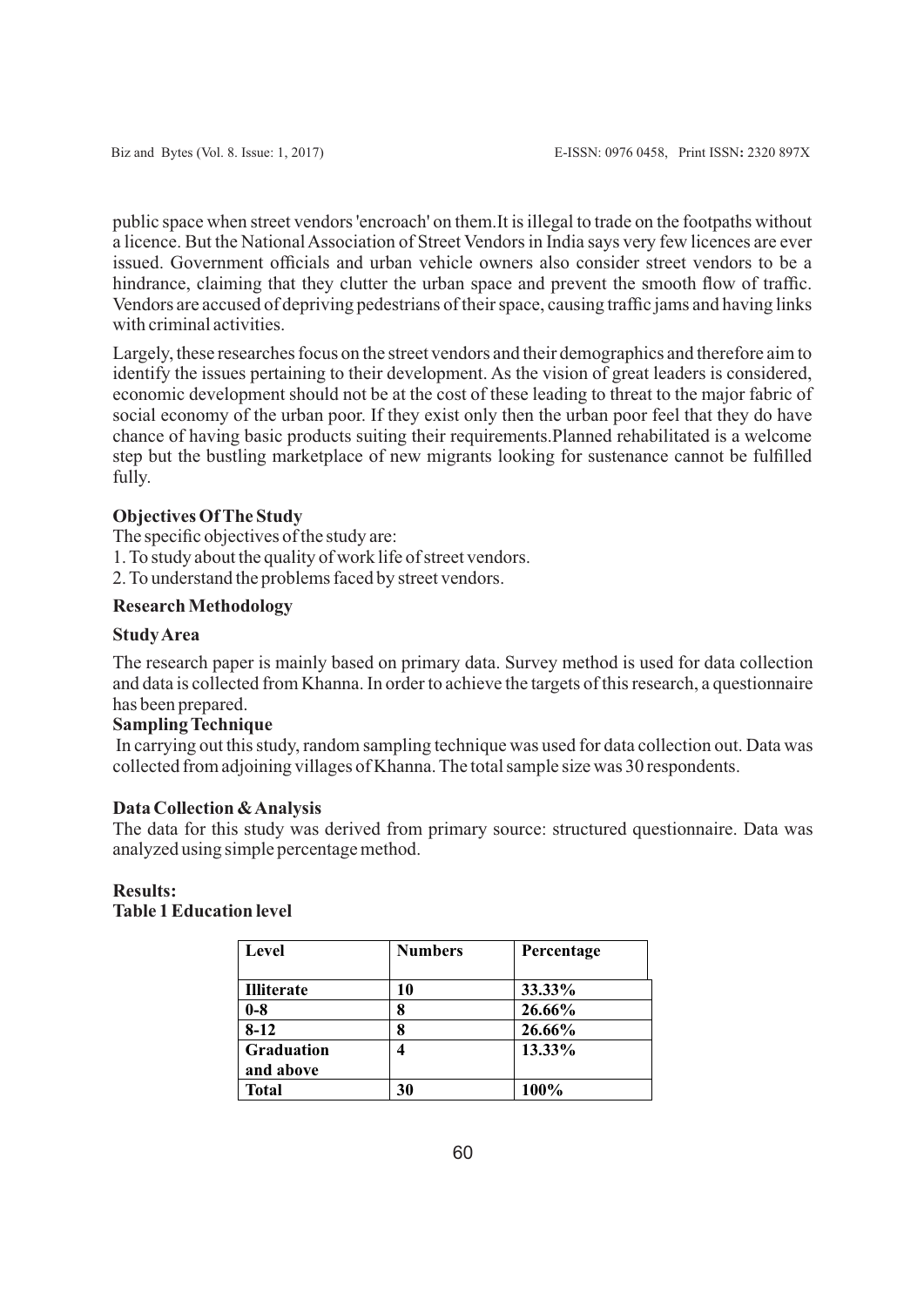From the above data it is inference that maximum of the street vendors analyzed under the study were illiterate. Only 13.33% of the total population had a graduation degree.

# **Table 2 Daily income (in Rs.)**

| Income(in Rs.) | <b>Numbers</b> | percentage |
|----------------|----------------|------------|
| $0 - 500$      | 26             | 86.66%     |
| 500-1000       |                | 10%        |
| 1000 and above |                | $0.33\%$   |
| Total          | 30             | 100%       |

The study found that the average earnings of the street vendors was under Rs. 500 per day.

# **Table 3 Product**

| Category          | <b>Numbers</b> | Percentage |
|-------------------|----------------|------------|
| <b>Fruits</b>     | 8              | 26.66%     |
| <b>Vegetables</b> | 14             | 46.66%     |
| <b>Toys</b>       | 4              | 13.33%     |
| <b>Fast-Food</b>  |                | 13.33%     |
| <b>Total</b>      | 30             | 100%       |

The study comprised of 30 street vendors of which majority were vegetable sellers. 26.66% were fruit sellers followed by toy and fast-food sellers.

# **Table 4 Daily working hours**

| Time               | <b>Numbers</b> | Percentage |
|--------------------|----------------|------------|
| $0-8$              | 12             | 40%        |
| $8-16$             | 14             | 46.66%     |
| More than 16 hours | 4              | 13.33%     |
| <b>Total</b>       | 30             | 100%       |

These small scale entrepreneurs contribute to their profession 8-16 hours. Hence a large amount of time is spent by these in earning meagre wages.

# **Table 5Problem faced by street vendor:-**

| <b>Problems</b>     | <b>Numbers</b> | Percentage |
|---------------------|----------------|------------|
| Lack of space       | 4              | 13.33%     |
| Lack of support by  | 0              |            |
| MC/Govt.            |                |            |
| Lack of capital     | 20             | 66.66%     |
| Unfavorable working | 6              | 20%        |
| conditions          |                |            |
| <b>Total</b>        | 30             | 100%       |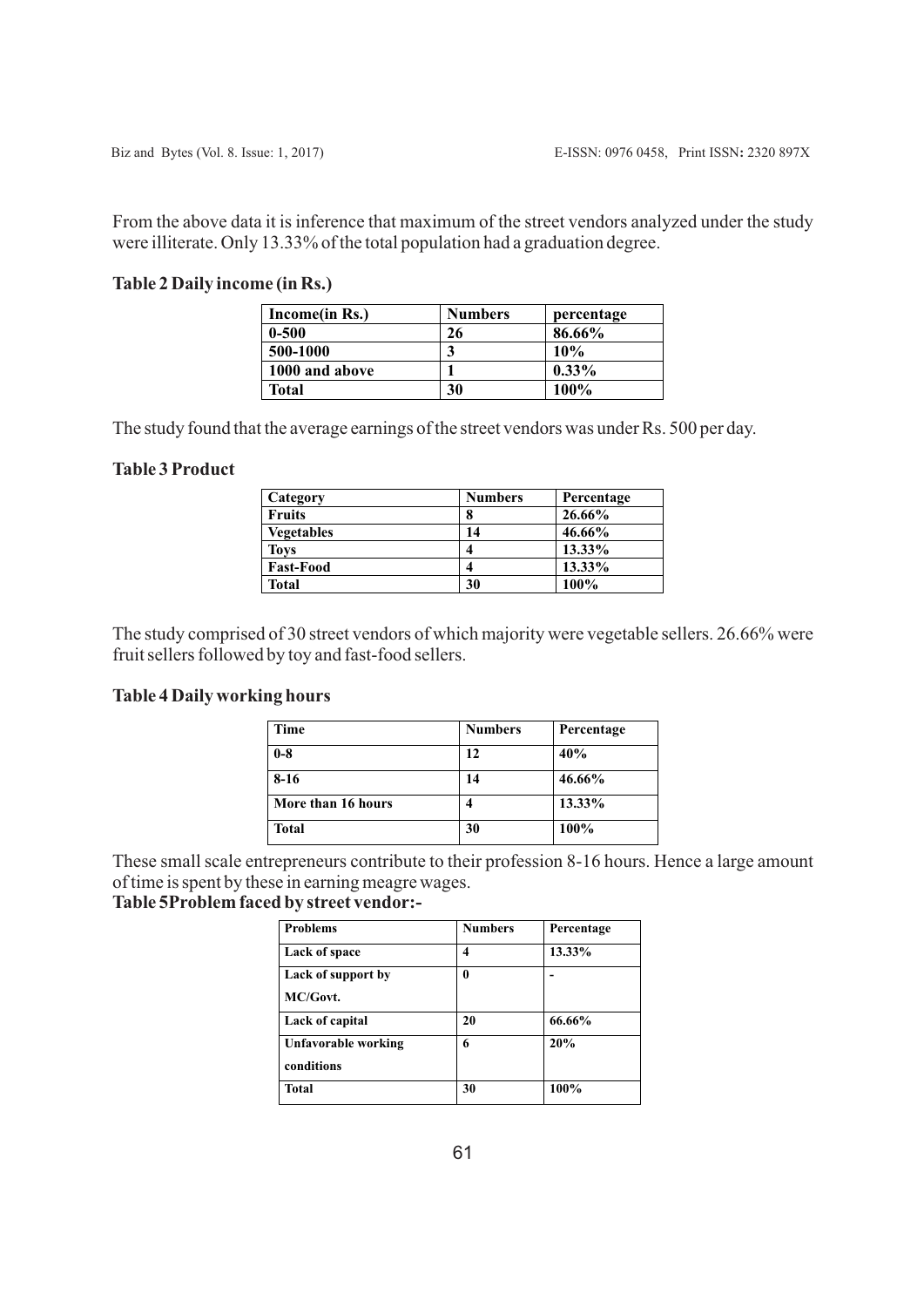Lack of capital/credit presents a challenge to the street vendors and almost none of the street vendors raised the problem of institutional support. Hence, capital and working conditions form a major part of street vendor concern.

## **Table 6Status of vending place**

| Area               | <b>Numbers</b> | Percentage |
|--------------------|----------------|------------|
| <b>Free access</b> | 14             | 46.66%     |
| Access by          | 00             |            |
| paying fee         |                |            |
| No fix place       | 16             | 53.33%     |
| <b>Total</b>       | 30             | 100%       |

The majority of the street vendors under consideration had either no fixed place of conducting business or had free access to the place of business.

# **Table 7 Source of credit**

| Area                | <b>Numbers</b> | Percentage |
|---------------------|----------------|------------|
| <b>Friends and</b>  | 10             | 33.33%     |
| Family              |                |            |
| Wholesalers         | 15             | 50%        |
| <b>Banks</b>        | 2              | 6.67%      |
| <b>Moneylenders</b> | 3              | 10%        |
| <b>Total</b>        | 30             | 100%       |

50% of the total respondents relied upon wholesalers for credit followed by 33.33% reliance on friends and family. Only 6.67% rely on banks for their credit needs.

## **Findings**

- a) The study stipulates an emerging problem of lack of credit sources to the street vendors. The majority of reliance lies upon the wholesalers or friends/family. The institutional credit sources are hardly availed by the vendors.
- b) The vendors had no fixed place of business or own space and they rely majorly on encroachments for earning.
- c) The majorities of street vendors still have lower level of income and spend more than 8 hours per day to gain access to a small earnings.

## **Conclusion & Suggestions**

The growing rates of urban poor find their source of livelihood in street vending and help in wedging the gap between the customer and the seller considerably. However, the evolving